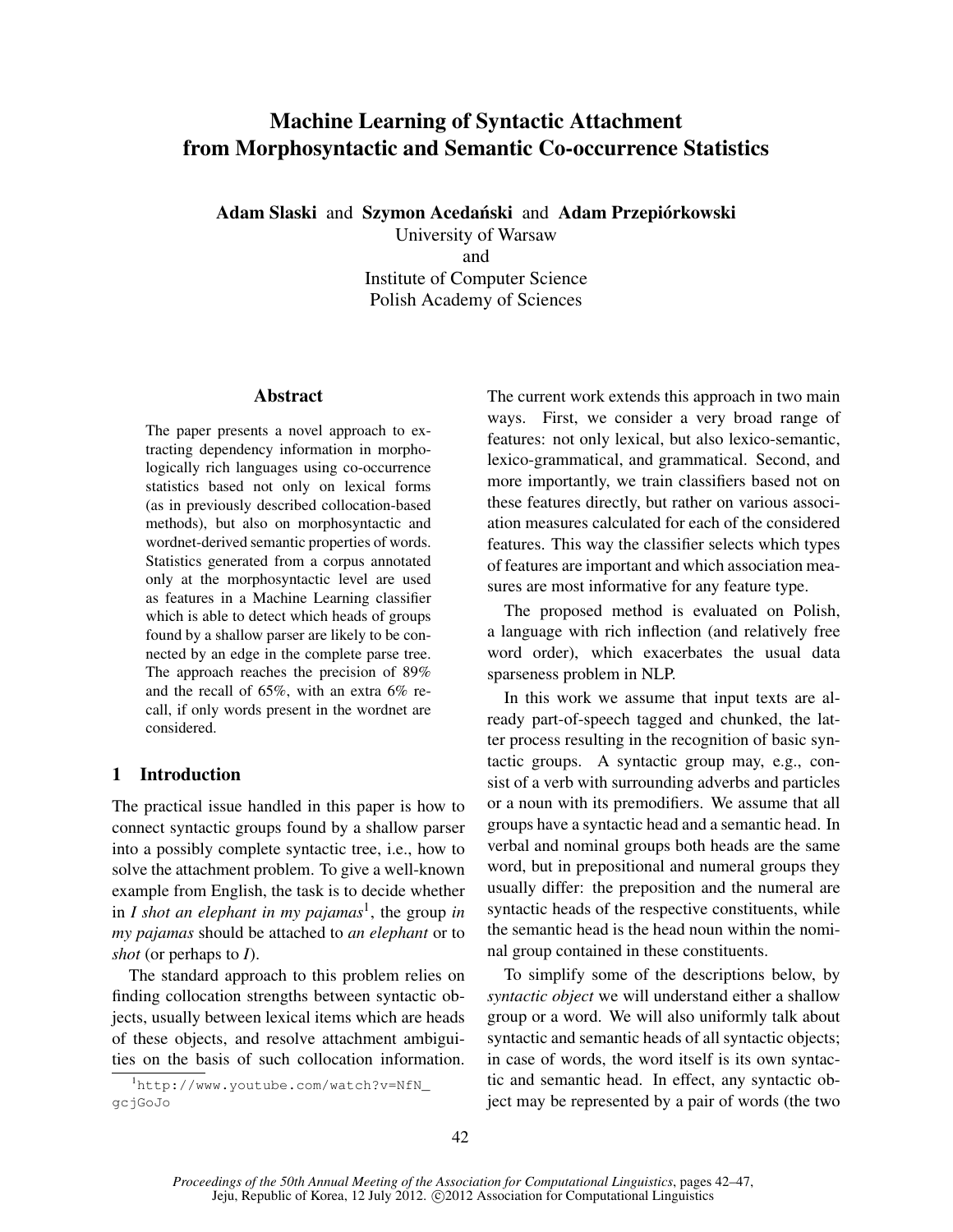heads), and each word is characterised by its base form and its morphosyntactic tag.

#### 2 Algorithm

The standard method of solving the PP-attachment problem is based on collocation extraction (cf., e.g., (Hindle and Rooth, 1993)) and consists of three main steps: first a training corpus is scanned and frequencies of co-occurrences of pairs of words (or more general: syntactic objects) are gathered; then the collected data are normalised to obtain, for each pair, the strength of their connection; finally, information about such collocation strengths is employed to solve PP-attachment in new texts. An instance of the PP-attachment problem is the choice between two possible edges in a parse tree:  $(n_1, pp)$ and  $(n_2, pp)$ , where pp is the prepositional phrase, and  $n_1$  and  $n_2$  are nodes in the tree (possible attachment sites). This is solved by choosing the edge with the node that has a stronger connection to the  $pp$ .

On this approach, collocations (defined as a relation between lexemes that co-occur more often than would be expected by chance) are detected by taking pairs of syntactic objects and only considering the lemmata of their semantic heads. The natural question is whether this could be generalised to other properties of syntactic objects. In the following, the term *feature* will refer to any properties of linguistic objects taken into consideration in the process of finding collocation strengths between pairs of objects.

#### 2.1 Lexical and Morphosyntactic Features

To start with an example of a generalised collocation, let us consider morphosyntactic valence. In order to extract valence links between two objects, we should consider the lemma of one object (potential predicate) and the morphosyntactic tag, including the value of case, etc., of the other (potential argument). This differs from standard (lexical) collocation, where the same properties of both objects are considered, namely, their lemmata.

Formally, we define a feature  $f$  to be a pair of functions  $l_f$ : so  $\rightarrow L_f$  and  $r_f$ : so  $\rightarrow R_f$ , where so stands for the set of syntactic objects and  $L_f$ ,  $R_f$ are the investigated properties. For example, to learn dependencies between verbs and case values of their objects, we can take  $l_f(w)$  = base(semhead(w)) (the lemma of the semantic head of w) and  $r_f(w)$  =  $case(synhead(w))$  (the case value of the syntactic head of w). On the other hand, in order to obtain the usual collocations, it is sufficient to take both functions as mapping a syntactic object to a base form of its semantic head.

What features should be considered in the task of finding dependencies between syntactic objects? The two features mentioned above, aimed at finding lexical collocations and valence relations, are obviously useful. However, in a morphologically rich language, like Polish, taking the full morphosyntactic tag as the value of a feature function leads to the data sparsity problem. Clearly, the most important valence information a tag may contribute is part of speech and grammatical case. Hence, we define the second function in the "valence" feature more precisely to be the base form and grammatical case (if any), if the syntactic object is a preposition, or part of speech and grammatical case (if any), otherwise. For example, consider the sentence *Who cares for the carers?* and assume that it has already been split into basic syntactic objects in the following way: [*Who*] [*cares*] [*for the carers*] [*?*]. The syntactic head of the third object is *for* and the lemma of the semantic head is CARER. So, the valence feature for the pair *care* and *for the carers* (both defined below via their syntactic and semantic heads) will give:

 $l_{val}(\langle \text{CARE:verb}, 3s; \text{CARE:verb}, 3s \rangle) = \text{CARE}$  $r_{val}(\langle \text{FOR:prep, obj}; \text{CARER:noun}, \text{pl}\rangle) = \langle \text{FOR, obj}\rangle,$ 

where 3s stands for the "3rd person singular" property of verbs and obj stands for the objective case in English.

Additionally, 7 morphosyntactic features are defined by projecting both syntactic objects onto any (but the same of the two objects) combination of grammatical case, gender and number. For example one of those features is defined in the following way:

$$
l_f(w) = r_f(w) =
$$
  
=  $\langle \text{case}(\text{synhead}(w)), \text{gender}(\text{synhead}(w)) \rangle.$ 

Another feature relates the two objects' syntactic heads, by looking at the part of speech of the first one and the case of the other one. The final feature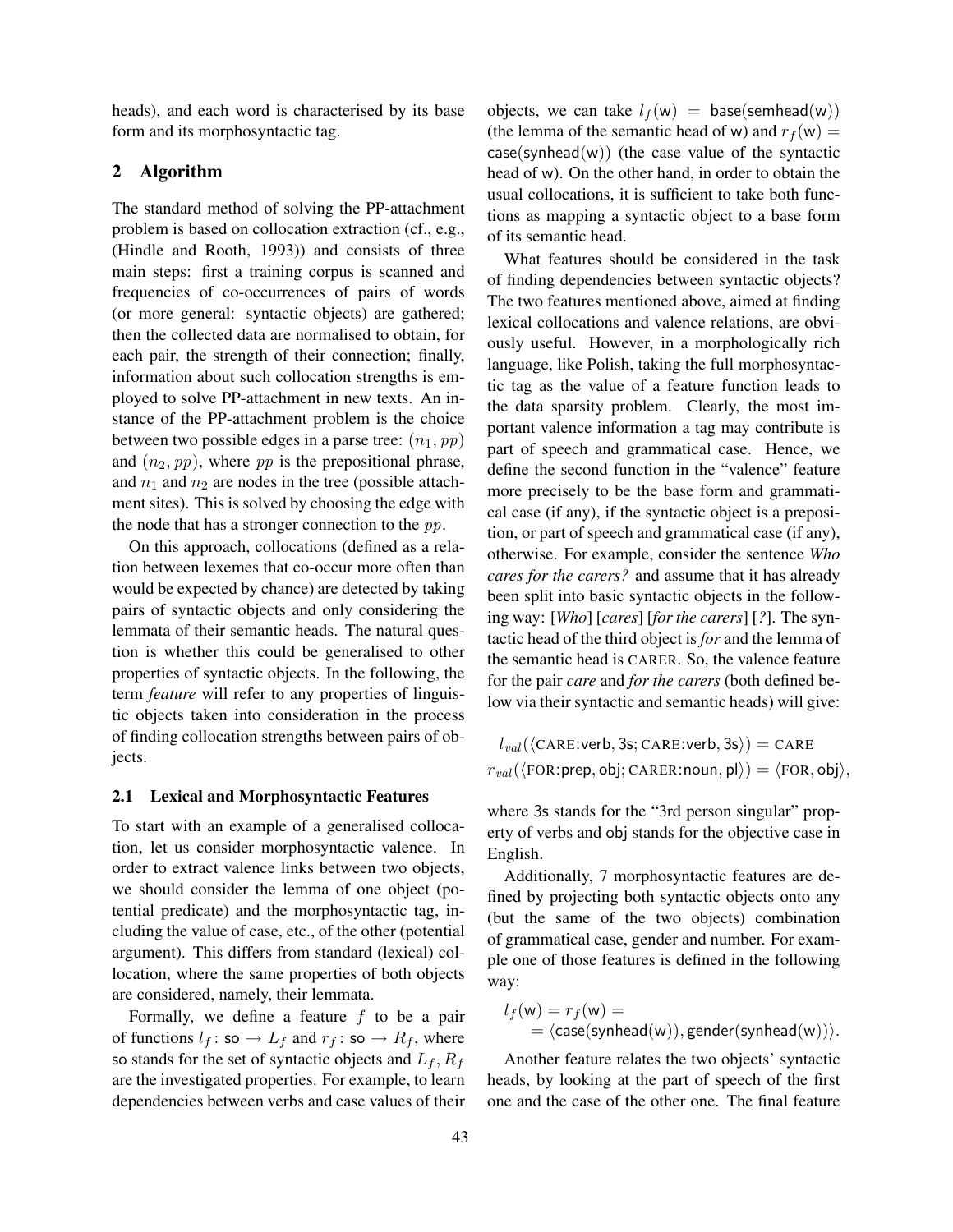records information about syntactic (number, gender, case) agreement between the objects.

## 2.2 Lexico-Semantic Features

Obviously, the semantics of syntactic objects is important in deciding which two objects are directly connected in a syntactic tree. To this end, we utilise a wordnet.

Ideally, we would like to represent a syntactic object via its semantic class. In wordnets, semantic classes are approximated by synsets (synonym sets) which are ordered by the hyperonymy relation. We could represent a syntactic object by its directly corresponding synset, but in terms of generalisation this would hardly be an improvement over representing such an object by its semantic head. In most cases we need to represent the object by a hypernym of its synset. But how far up should we go along the hypernymy path to find a synset of the right granularity? This is a difficult problem, so we leave it to the classifier. Instead, lexico-semantic features are defined in such a way that, for a given lexeme, all its hypernyms are counted as observations.

After some experimentation, three features based on this idea are defined:

1. 
$$
l_f(w) = \text{base}(\text{semhead}(w))
$$
\n $r_f(w) = \text{sset}(w)$ \n(for all  $\text{sset}(w) \in \text{hypernyms}(w)$ ),

\n2.  $l_f(w) = \text{base}(\text{semhead}(w))$ \n $r_f(w) = \langle \text{sset}(w), \text{case}(\text{synhead}(w)) \rangle$ \n(for all  $\text{sset}(w) \in \text{hypernyms}(w)$ ),

\n3.  $l_f(w) = \text{sset}(w)$ 

 $r_f(w) = \textsf{sset}(w)$ 

In the last feature, where both objects are represented by synsets, only those minimally general hypernyms of the two objects are considered that cooccur in the training corpus more than T (threshold) times. In the experiments described below, performed on a 1-million-word training corpus, the threshold was set to 30.

#### 2.3 Association Measures

For any two syntactic objects in the same sentence the strength of association is computed between them using each of the 14 features (standard collocations, 10 morphosyntactic features, 3 lexicosemantic features) defined above. In fact, we use not 1 but 6 association measures most suitable for language analysis according to (Seretan, 2011): log likehood ratio, chi-squared, t-score, z-score, pointwise mutual information and raw frequency. The last choice may seem disputable, but as was shown in (Krenn and Evert, 2001) (and reported in various works on valence acquisition), in some cases raw frequency behaves better than more sophisticated measures.

We are well aware that some of the employed measures require the distribution of frequencies to meet certain conditions that are not necessarily fulfilled in the present case. However, as explained in the following subsection, the decision which measures should ultimately be taken into account is left to a classifier.

#### 2.4 Classifiers

Let us first note that no treebank is needed for computing the features and measures presented in the previous section. These measures represent cooccurrence strengths of syntactic objects based on different grouping strategies (by lemma, by part of speech, by case, gender, number, by wordnet synsets, etc.). Any large, morphosyntactically annotated (and perhaps chunked) corpus is suitable for computing such features. A treebank is only needed to train a classifier which uses such measures as input signals.<sup>2</sup>

In order to apply Machine Learning classifiers, one must formally define what counts as an instance of the classification problem. In the current case, for each pair of syntactic objects in a sentence, a single instance is generated with the following signals:

- absolute distance (in terms of the number of sytnactic objects in between),
- ordering (the sign of the distance),
- 6 measures (see § 2.3) of lexical collocation,
- 10  $\times$  6 = 60 values of morphosyntactic cooccurrence measures,
- $3 \times 6 = 18$  values of lexico-semantic (wordnetbased) co-occurrence measures,
- a single binary signal based on 14 highprecision low-recall handwritten syntactic de-

<sup>2</sup>We use the term *signal* instead of the more usual *feature* in order to avoid confusion with features defined in § 2.1 and in § 2.2.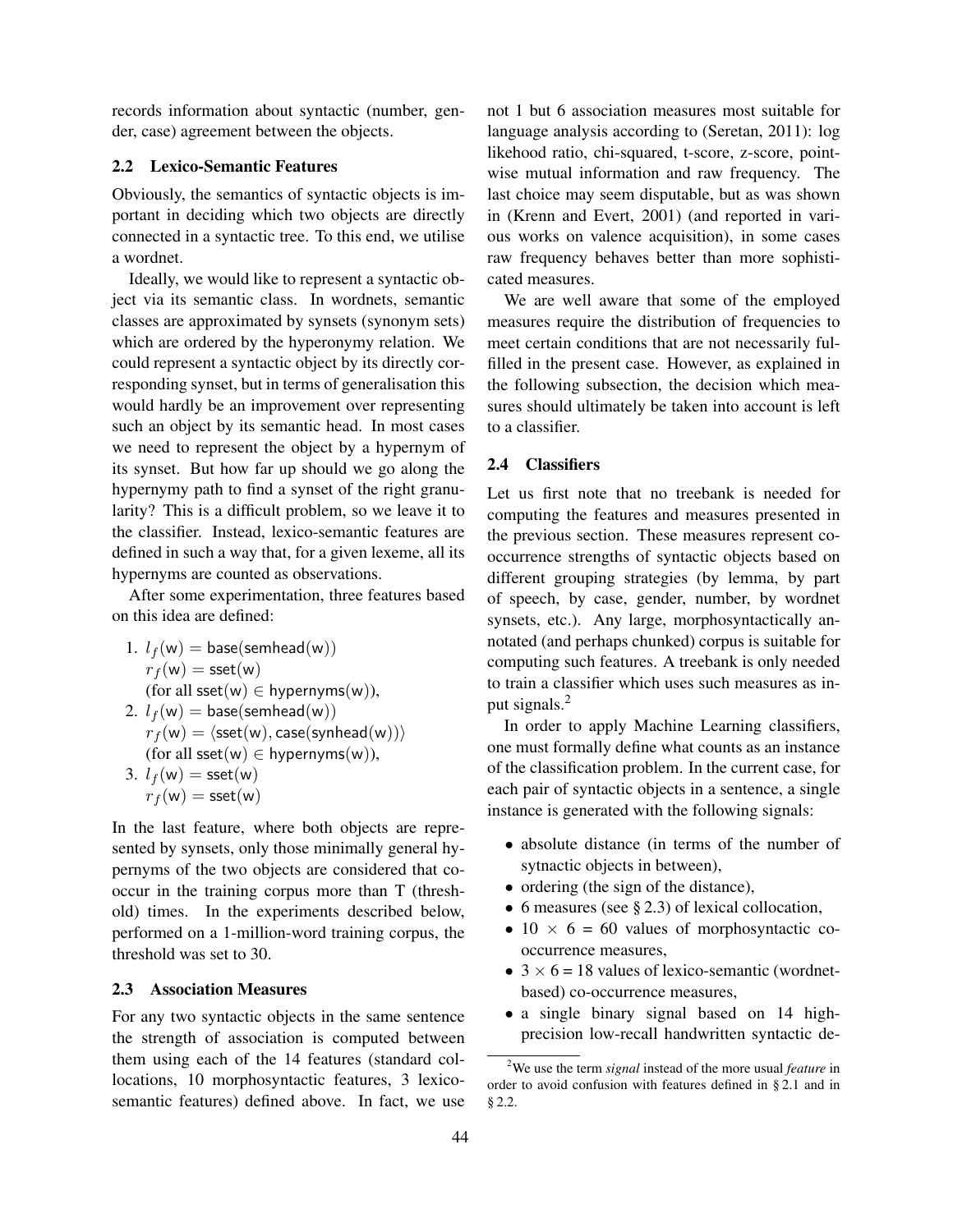cision rules which define common grammatical patterns like verb-subject agreement, genitive construction, etc.; the rules look only at the morphosyntactic tags of the heads of syntactic objects,

• the classification target from the treebank: a binary signal describing whether the given pair of syntactic objects form an edge in the parse tree.

The last signal is used for training the classifier and then for evaluation. Note that lexical forms of the compared syntactic objects or their heads are not passed to the classifier, so the size of the training treebank can be kept relatively small.

An inherent problem that needs to be addressed is the imbalance between the sizes of two classification categories. Of course, most of the pairs of the syntactic objects do not form an edge in the parse tree, so a relatively high classification accuracy may be achieved by the trivial classifier which finds no edges at all. We experimented with various well-known classifiers, such as decision trees, Support Vector Machines and clustering algorithms, and also tried subsampling<sup>3</sup> of the imbalanced data. Finally, satisfactory results were achieved by employing a Balanced Random Forest classifier.

Random Forest (Breiman, 2001) is a set of unpruned C4.5 (Quinlan, 1993) decision trees. When building a single tree in the set, only a random subset of all attributes is considered at each node and the best is selected for splitting the data set. Balanced Random Forest (BRF, (Chen et al., 2004)) is a modified version of the Random Forest. A single tree of BRF is built by first randomly subsampling the more frequent instances in the training set to match the number of less frequent ones and then creating a decision tree from this reduced data set.

#### 3 Experiments and Evaluation

The approach presented above has been evaluated on Polish.

First, a manually annotated 1-million-word subcorpus of the National Corpus of Polish (Przepiórkowski et al., 2010), specifically, its morphosyntactic and shallow syntactic annotation, was used to compute the co-occurrence statistics. The wordnet used for lexico-semantic measures was *Słowosie´c* (Piasecki et al., 2009; Maziarz et al., 2012), the largest Polish wordnet.

Then a random subset of sentences from this corpus was shallow-parsed by Spejd (Buczyński and Przepiórkowski, 2009) and given to linguists, who added annotation for the dependency links between syntactic objects. Each sentence was processed by two linguists, and in case of any discrepancy, the sentence was simply rejected. The final corpus contains 963 sentences comprising over 8000 tokens.

From this data we obtained over 23 500 classification problem instances. Then we performed the classification using a BRF classifier written for Weka (Witten and Frank, 2005) as part of the research work on definition extraction with BRFs (Kobyliński and Przepiórkowski, 2008). The results were 10-fold cross-validated. A similar experiment was performed taking into account only those instances which describe syntactic objects with semantic heads present in the wordnet. The results were measured in terms of precision and recall over edges in the syntactic tree: what percentage of found edges are correct (precision) and what percentage of correct edges were found by the algorithm (recall). The obtained measures are presented in Table 1.

| Expected   |            |            |
|------------|------------|------------|
| <b>YES</b> | NO.        | Classified |
| 2674 319   |            | <b>YES</b> |
|            | 1781 21250 | NO.        |
| Precision: |            | 0.89       |
| Recall:    |            | 0.60       |
| F-measure: |            | 0.72       |
| Expected   |            |            |
| <b>YES</b> | NO.        | Classified |
| 1933       | -241       | <b>YES</b> |
| 1008       | 13041      | NO.        |
| Precision: |            | 0.89       |
| Recall:    |            | 0.66       |
| F-measure: |            | 0.76       |

Table 1: Confusion matrix (# of instances) and measures for the full data set and for data present in wordnet.

<sup>&</sup>lt;sup>3</sup>Removing enough negative instances in the training set to balance the numbers of instances representing both classes.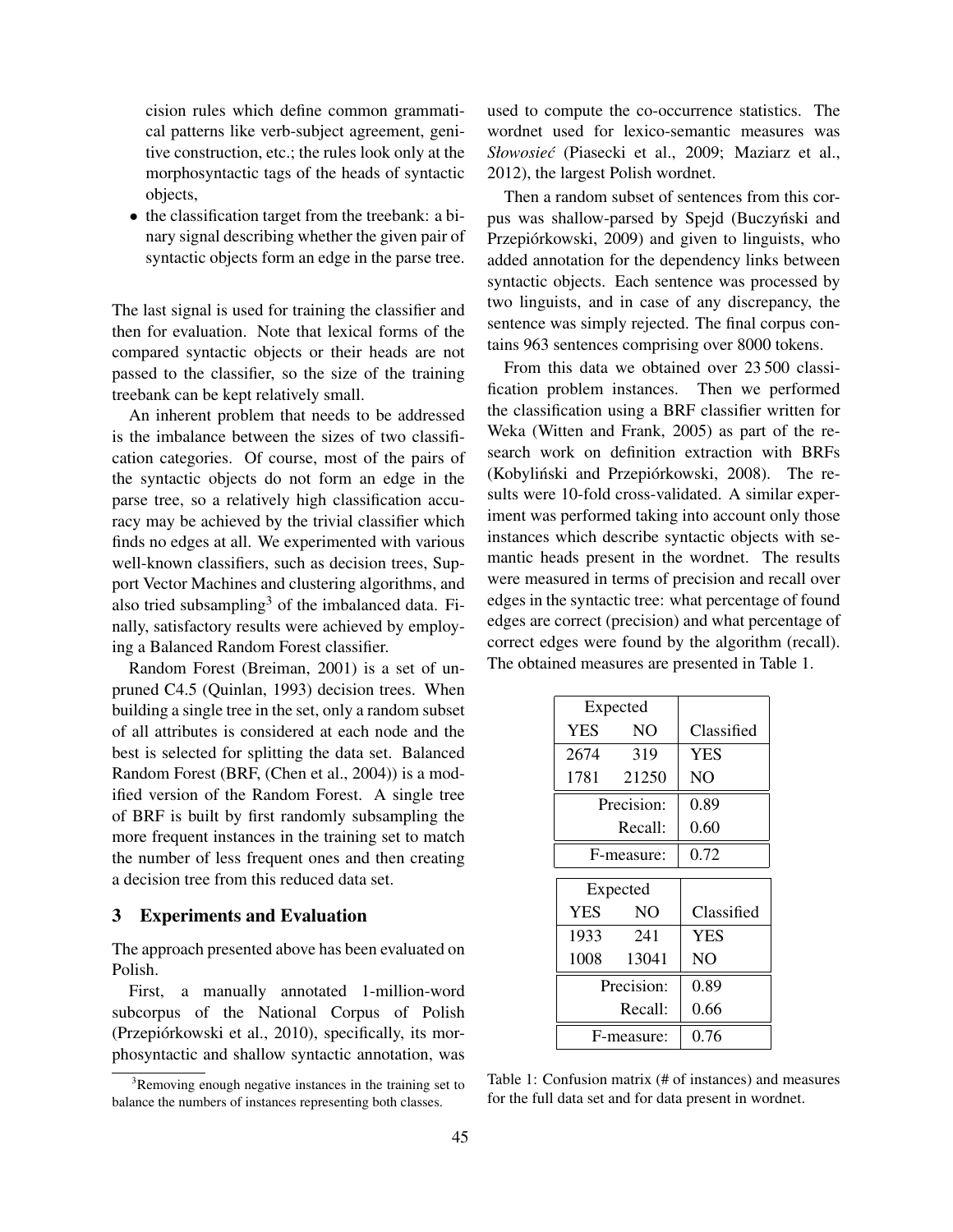We also looked at the actual decision trees that were generated during the training. We note that the signal most frequently observed near the tops of decision trees was the one from handwritten rules. The second one was the distance. By looking at the trees, we could not see any clear preferences for other types of signals. This suggests that both morphosyntactic and lexico-semantic signals contribute to the accuracy of the classification.

Based on this inspection of decision trees, we performed another experiment to learn how much improvement we get from generalised collocation signals. We evaluated – on the same data – a not so trivial baseline algorithm which, for each syntactic object, creates an edge to its nearest neighbour accepted by the handwritten rules, if any. Note that this baseline builds on the fact that a node in a parse tree has at most one parent, whereas the algorithm described above does not encode this property, yet; clearly, there is still some room for improvement. The baseline reaches 0.78 precision and 0.47 recall (F-measure is 0.59). Therefore, the improvement from co-occurrence signals over this strong baseline is 0.13, which is rather high. Also, given the high precision, our algorithm may be suitable for using in a cascade of classifiers.

#### 4 Related Work

There is a plethora of relevant work on resolving PPattachment ambiguities in particular and finding dependency links in general, and we cannot hope to do it sufficient justice here.

One line of work, exemplified by the early influential paper (Hindle and Rooth, 1993), posits the problem of PP-attachment as the problem of choosing between a verb  $v$  and a noun  $n_1$  when attaching a prepositional phrase defined by the syntactic head  $p$  and the semantic head  $n_2$ . Early work, including (Hindle and Rooth, 1993), concentrated on lexical associations, later also using wordnet information, e.g., (Clark and Weir, 2000), in a way similar to that described above. Let us note that this scenario was criticised as unrealistic by (Atterer and Schütze, 2007), who argue that "PP attachment should not be evaluated in isolation, but instead as an integral component of a parsing system, without using information from the gold-standard oracle", as in the approach proposed here.

Another rich thread of relevant research is concerned with valence acquisition, where shallow parsing and association measures based on morphosyntactic features are often used at the stage of collecting evidence, (Manning, 1993; Korhonen, 2002), also in work on Polish, (Przepiórkowski, 2009). However, the aim in this task is the construction of a valence dictionary, rather than disambiguation of attachment possibilities in a corpus.

A task more related to the current one is presented in (Van Asch and Daelemans, 2009), where a PPattacher operates on top of a shallow parser. However, this memory-based module is fully trained on a treebank (Penn Treebank, in this case) and is concerned only with finding anchors for PPs, rather than with linking any dependents to their heads.

Finally, much work has been devoted during the last decade to probabilistic dependency parsing (see (Kübler et al., 2009) for a good overview). Classifiers deciding whether  $-$  at any stage of dependency parsing – to perform *shift* or *reduce* typically rely on lexical and morphosyntactic, but not lexicosemantic information (Nivre, 2006). Again, such classifiers are fully trained on a treebank (converted to parser configurations).

# 5 Conclusion

Treebanks are very expensive, morphosyntactically annotated corpora are relatively cheap. The main contribution of the current paper is a novel approach to factoring out syntactic training in the process of learning of syntactic attachment. All the finegrained lexical training data were collected from a relatively large morphosyntactically annotated and chunked corpus, and only less than 100 signals (although many of them continuous) were used for training the final classifier on a treebank. The advantage of this approach is that reasonable results can be achieved on the basis of tiny treebanks (here, less than 1000 sentences).

We are not aware of work fully analogous to ours, either for Polish or for other languages, so we cannot fully compare our results to the state of the art. The comparison with a strong baseline algorithm which uses handwritten rules shows a significant improvement – over 0.13 in terms of F-measure.